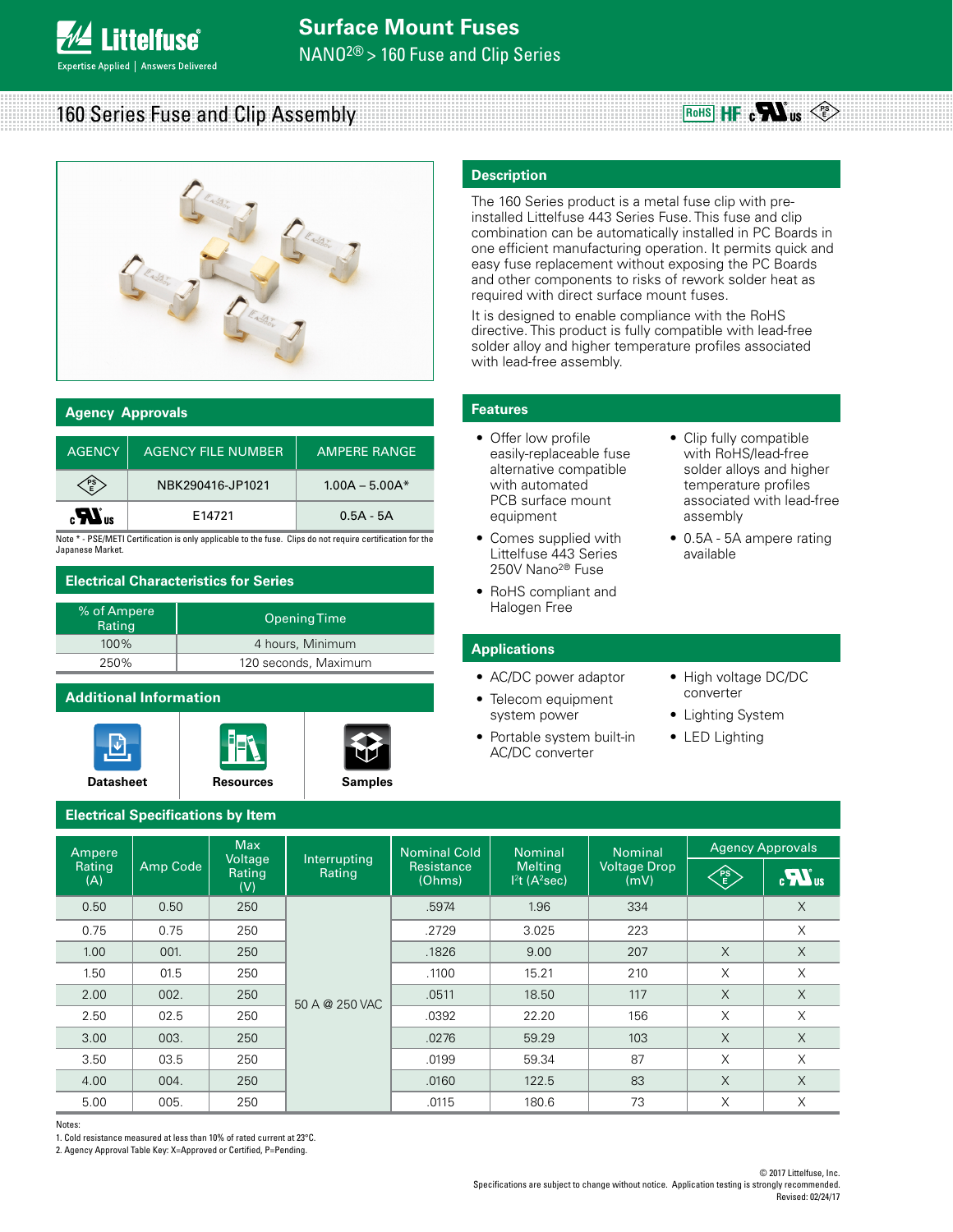# **Surface Mount Fuses**

NANO2® > 160 Fuse and Clip Series



## **Temperature Re-rating Curve**



Note:

1. Rerating depicted in this curve is in addition to the standard derating of 25% for continuous operation.



## **Soldering Parameters**

| <b>Reflow Condition</b>                               |                                           | Pb-free assembly   |  |
|-------------------------------------------------------|-------------------------------------------|--------------------|--|
|                                                       | - Temperature Min $(T_{\text{s(min)}})$   | $150^{\circ}$ C    |  |
| Pre Heat                                              | -Temperature Max $(T_{\text{s(max)}})$    | $200^{\circ}$ C    |  |
|                                                       | - Time (Min to Max) $(t_s)$               | $60 - 180$ seconds |  |
| $(T1)$ to peak)                                       | Average Ramp-up Rate (Liquidus Temp       | 5°C/second max.    |  |
| $T_{S(max)}$ to $T_L$ - Ramp-up Rate                  |                                           | 5°C/second max.    |  |
|                                                       | -Temperature (T <sub>1</sub> ) (Liquidus) | $217^{\circ}$ C    |  |
| Reflow                                                | -Temperature $(t_i)$                      | $60 - 150$ seconds |  |
| Peak Temperature $(T_P)$                              |                                           | $260+0/-5$ °C      |  |
| Time within 5°C of actual peak<br>Temperature $(t_n)$ |                                           | $20 - 40$ seconds  |  |
| Ramp-down Rate                                        |                                           | 5°C/second max.    |  |
| Time 25°C to peak Temperature $(T_P)$                 |                                           | 8 minutes max.     |  |
| Do not exceed                                         |                                           | $260^{\circ}$ C    |  |